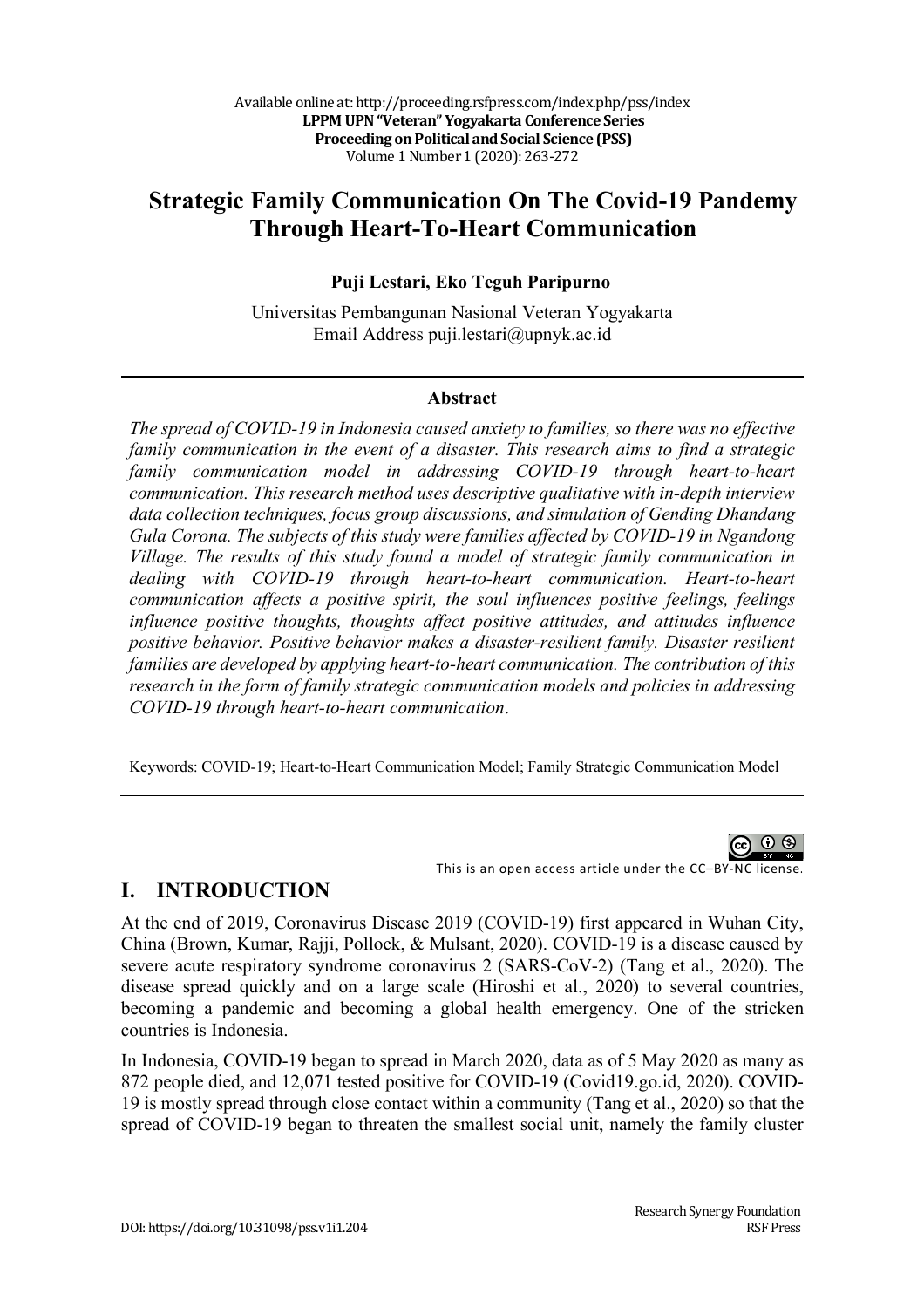(Kaddi, Lestari, & Adrian, 2020). The family cluster is an indication of transmission because one of the families can start with the journey of one of the family members out of the city which becomes the transmission area of COVID-19 transmission. This leads to contagion to the family members and other families.

The family becomes a very vulnerable place because the family is the first place a group of people who are bound in marriage, commitment, or blood legally or illegally to maintain the culture, create, and improving physical, mental, emotional development share future expectations regarding related relationships (Bala, Senduk, & Boham, 2015). This interconnected family relationship is continuous and intimate, so that among the family members who experience certain events then other family members feel the event. One family member who felt anxiety in the face of the COVID-19 disaster, then other family members also felt that. These feelings should not be nurtured, so one of the family members must heal his family's heart and mind. This made the family united and said to be a successful family in the fight against disaster. The success of a unified family and adjusting to each other's families depends heavily on how they communicate between families (Nurhajati & Wardyaningrum, 2014).

Family communication is communication that exists between parents and children, or between husband and wife in various ways as a means of exchanging information, thoughts, socializing the personality values of parents to their children, and conveying all problems that occur and complaints of children to parents (Santi, Koagouw, & Mingkid, 2015). Family communication in the face of the COVID-19 disaster requires good communication planning in order for communication to be established smoothly between families. Communication planning is a way used within the family to properly disseminate positive information between families from parent to child and child to parent through appropriate channels and timely places (Wijaya, 2015). This is what is used for the creation of strategic communication.

Strategic communication is communication that is entirely consistent with the organization's vision, mission, and values and is able to enhance strategic 'positioning' and competitiveness with other organizations (Hardjana, 2017). This strategic communication aims to improve the vision of a disaster-resilient family by realizing the mission. The family is the first place for the growth and development of children both physically and spiritually (Wahidin, 2017) so that parents need to instill a good and positive influence on the child in dealing with problems such as fostering disaster resilience from within.

Research on family strategic communication was conducted by Sofian (2014) which states that communicating interactively and conductively makes families harmonious and fosters warmth and intimacy. The difference with this research is the strategic communication of families in responding to the COVID-19 disaster through heart-to-heart communication. This research also applies the local wisdom of *Gending Dhandhang Gula Corona* as a message so that families do not feel anxious and anxious about COVID-19. This study aims to find a family strategic communication model in responding to COVID-19 through heartto-heart communication.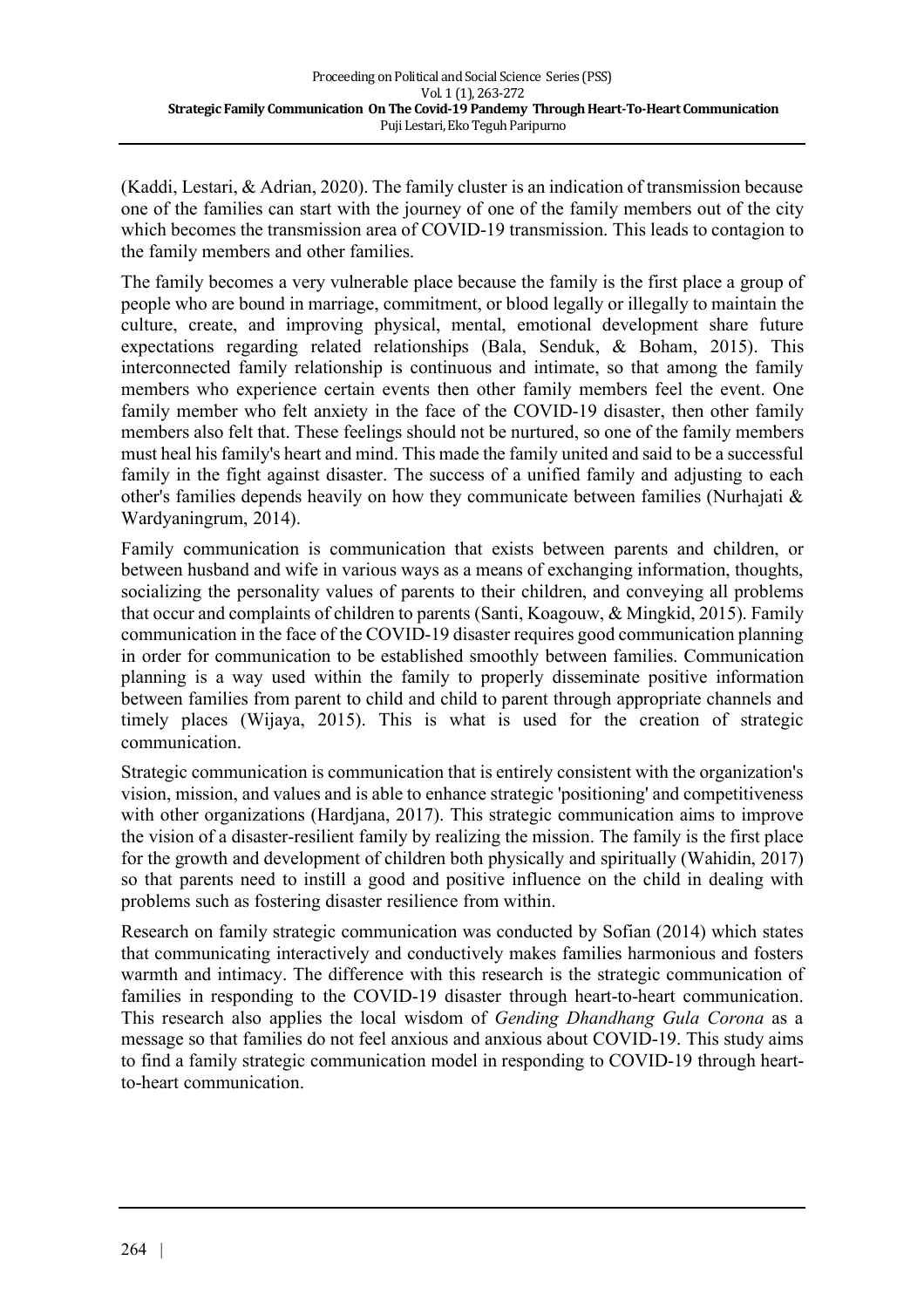## **II. LITERATURE REVIEW**

This research uses the concept of strategic communication. Strategic communication is the best combination of all communication elements ranging from communicators, messages, channels (media), receivers to influences (effects) designed to achieve optimal goals (Putri & Rosilawati, 2020). In this study, the communicator is the creator of *gending* and *pengrawit*, a message in the form of *Gending Dhandang Gula Corona*, a medium used in the form of *gamelan* and *wirasuara*. The recipient of the message is family in Bometen Village, Ngandong Village, Gantiwarno, Klaten. Researchers have conducted strategic communication, namely strategic communication for earthquake disasters in Bantul using Javanese cultural values, namely: (1) religion-spiritual values; (2) moral values; (3) societal values; (4) the value of leadership and governance; (5) the value of the joy and the brotherly; (6) the value of the typical spirit of *keyogyakartaan* (Lestari, Puji., DN, RR Susilastuti., Hendariningrum, 2009).

The author also examines the communication strategy of the Karo Regional Government in overcoming communication problems between the government and the victims of Mount Sinabung through the SMS Gateway (Lestari, P., Paripurno, E. T., Wijoyono, E., Suntoro, I., & Brata, 2014). Besides, the author has also researched Sinabung disaster communication strategies through local wisdom, namely: 1). Karo language; (2) Jambur; (3) Philosophy, (4) ecology; (5) kinship or kinship system; (6) *kerja tahun* (Lestari & Paripurno, 2015).

The study also used local wisdom theory. Local wisdom is a reference for behaving in a community. Local wisdom is local cultural values in the form of community activities that can be used as a system of life control and answer the problems faced (Fajarini, 2014). Local wisdom can be found in the singing, proverbs, admonitions, mottos, and ancient books inherent in the behavior of daily life. Local wisdom is reflected in people's long-standing living habits and in its development transforms into traditions, although the process takes a very long time (Haryanto, 2014). Local wisdom used in this study is the habit of people who sing Gending to pour out the heart, namely through *Gending Dhandhang Gula Corona*. Researchers have researched local wisdom, namely local wisdom *gending* Java to formulate a model of crisis communication impact from COVID-19 (Lestari & Sularso, 2020). The study stated that local *wisdom gending* Java is useful to prevent COVID-19 and provide a positive message for people to stay at home, maintain health, and improve the immune system. Other local wisdom researched by is local wisdom that is used to avoid throwing mistakes at each other, throwing responsibility when there is a disaster even to overcome the conflict due to disaster, namely through *purpose* in Karo Regency, North Sumatra (Lestari, Kertamukti, & Ruliana, 2019)*.*

# **III. RESEARCH METHODOLOGY**

This study uses qualitative descriptive methods. Research objects in the form of strategic family communication. The subjects of this study were families affected by COVID-19 in Ngandong Village, Gantiwarno Sub-District, Klaten. Data collection method using in-depth interviews, Focus Group Discussion (FGD), and simulation of *Gending Dhandang Gula*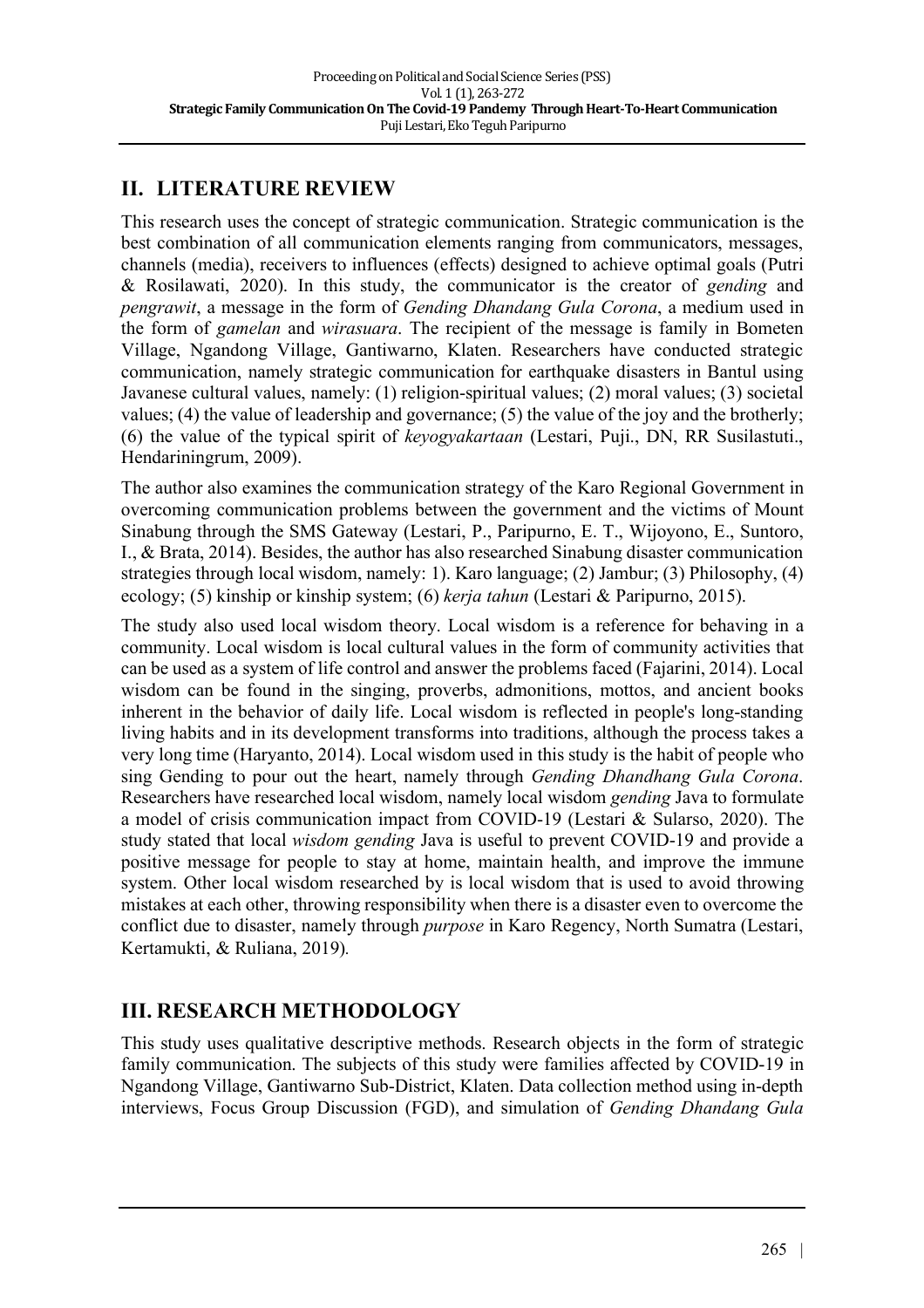*Corona*. FGD participants and simulations, namely: 10 families affected by COVID-19. The research was conducted in July in Ngandong Village, Gantiwarno Sub-district.

The data analysis technique alliteratively refers to Ali (Ali, 2015) conducted with: (1) data collection during pre-research, moment-of-research, and post-research. Data collected related to COVID-19 disaster communication before simulation, during simulation, and after COVID-19 disaster management simulation; (2) the presentation of the data is done by selecting the necessary data and relevant to the research, then presenting it in the form of a table or image; (3) draw conclusions on the data that has been presented into the interpretation of results of the research. Withdrawal of conclusions related to the new findings of COVID-19 disaster communication through heart-to-heart communication.

### **IV. FINDING AND DISCUSSION**

The results found information related to the COVID-19 disaster communication model through liver-to-heart communication. Researchers conducted interviews with families in Ngandong Village who felt anxiety in the face of the COVID-19 disaster. One of the families stated that:

"The role of the family is really being tested during this time of COVID-19. The problem is I am also worried when the outbreak will end so that I can work outside the home, do other activities, not at home. Now I have been at home for almost 6 months, my needs must be fulfilled plus vitamins, I am increasingly worried about whether for the next few months, whether I will be able to support my family. I am also worried that when I come home shopping from the shop, am I still healthy or what. Fear that later it will bring the virus into the family. I worry too much, so my thoughts are negative about COVID-19. Hopefully, this COVID-19 will pass quickly, okay? "(ARB Family, 19 September 2020).

Anxiety is felt by the ARB family due to the COVID-19 pandemic, anxious about the spread of COVID-19 in the family cluster. This feeling of anxiety arises because of the individual's lack of closeness to the Creator of the Universe. Every family hopes that COVID-19 will end quickly and not cause excessive anxiety. This is following the lyrics of Gending Dhandhang Gula Corona written by researchers about hope for the Creator so that COVID-19 disappears quickly (Fig. 1).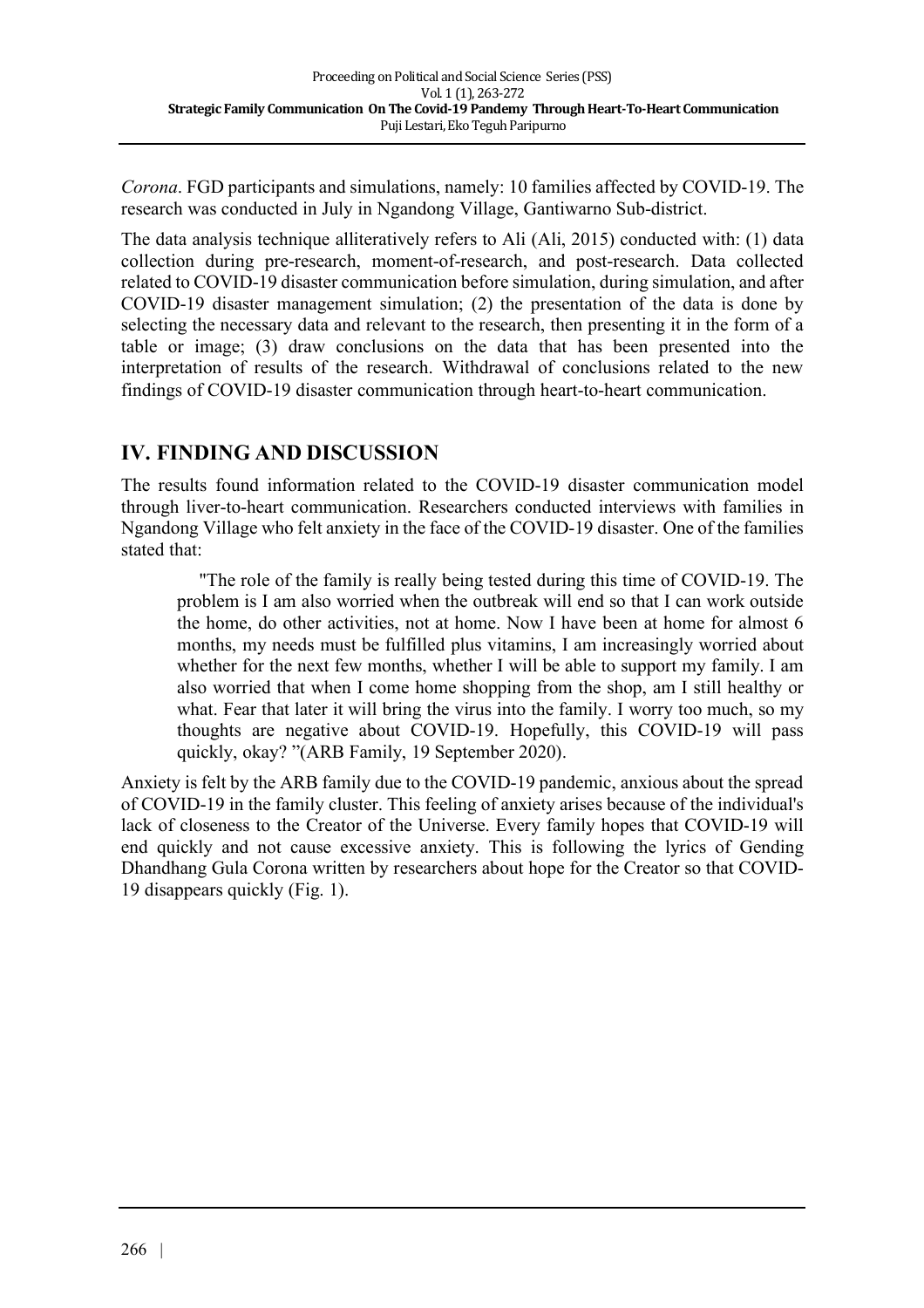#### Dhandhang Gula Corona

Cipt. Puji Lestari dan Sri Rejeki Wirasuara: Sanggar Rasa Jati

| Mangga samya, manekung mring Gusti | Covid sangalas kang nggegirisi    |
|------------------------------------|-----------------------------------|
| Ojo Lali, kang padha manembah      | Mugi enggal oncat saking jagat    |
| Nyuwun ngapuro dosane              | Kang sampun kathah kurbane        |
| Dimen tansah rahayu                | Dhuh Gusti kang ma Luhur          |
| Mugi tinebihno sesakit             | Mugi tansah paring Aksami         |
| Nggegiris Corona                   | Ugi paringa berkah                |
| Muga enggal mlayu                  | Sadaya Rahayu                     |
| Padha njaga kasarasan              | Mangga samia waspada              |
| Tansah ngudi reresik diri pribadi  | Kasarasan iku kang tansah kaesthi |
| Allah kang paring berkah           | Kalis saking bebaya               |

Figure. 1 Lyrics of the song Dhandhang Gula Corona

Source: Documentation of Gending Creators (Puji Lestari and Sri Rejeki, 2020)

The meaning of the song in Fig.1 is to invite all to bow down to God and don't forget to worship Allah. We apologize for all sins so that each individual will remain blessed, kept away from the disease, and the dangers of COVID-19. *Gending Dhandhang Gula Corona* means hope in God Almighty to give forgiveness to His people, give blessings, give salvation. Another hope is that the COVID-19 will soon disappear from the earth because there have been many victims. The song also reminded all people to make efforts to clean themselves, increase awareness, and maintain health because health is the main thing, and is safe from the dangers of the COVID-19.

The LDS family states that:

"Honestly, after I listened to this *Gendhing*, I was moved. I was reminded again to stay close to God, maybe at this time we humans are being tested. I sometimes just complain, work, and complain because I have little income and limited work. I should be more grateful and get closer to God so that my mind is clear and I am given health and kept away from various diseases. This piece also gives another positive message for me to stay alert and maintain personal hygiene "(LDS Family, 19 September 2020).

Based on the results of interviews from several of these families, families in Ngandong Village often complain and forget to always get closer to the Creator. Positive thoughts are confused by an anxious heart. This is supported by the circumstances that must be faced by the family and society, namely being vigilant in everything to avoid danger. The local wisdom of Gendhing Jawa Dhandhang Gulo Corona has a positive impact on listeners in Ngandong Village who are used to singing Javanese *Gendhing*. This is following the local wisdom theory which explains that the community or family life habits have been going on for a long time (Haryanto, 2014). Families must continue to heed positive thoughts and hearts to stay healthy and resilient to fight the COVID-19 disaster.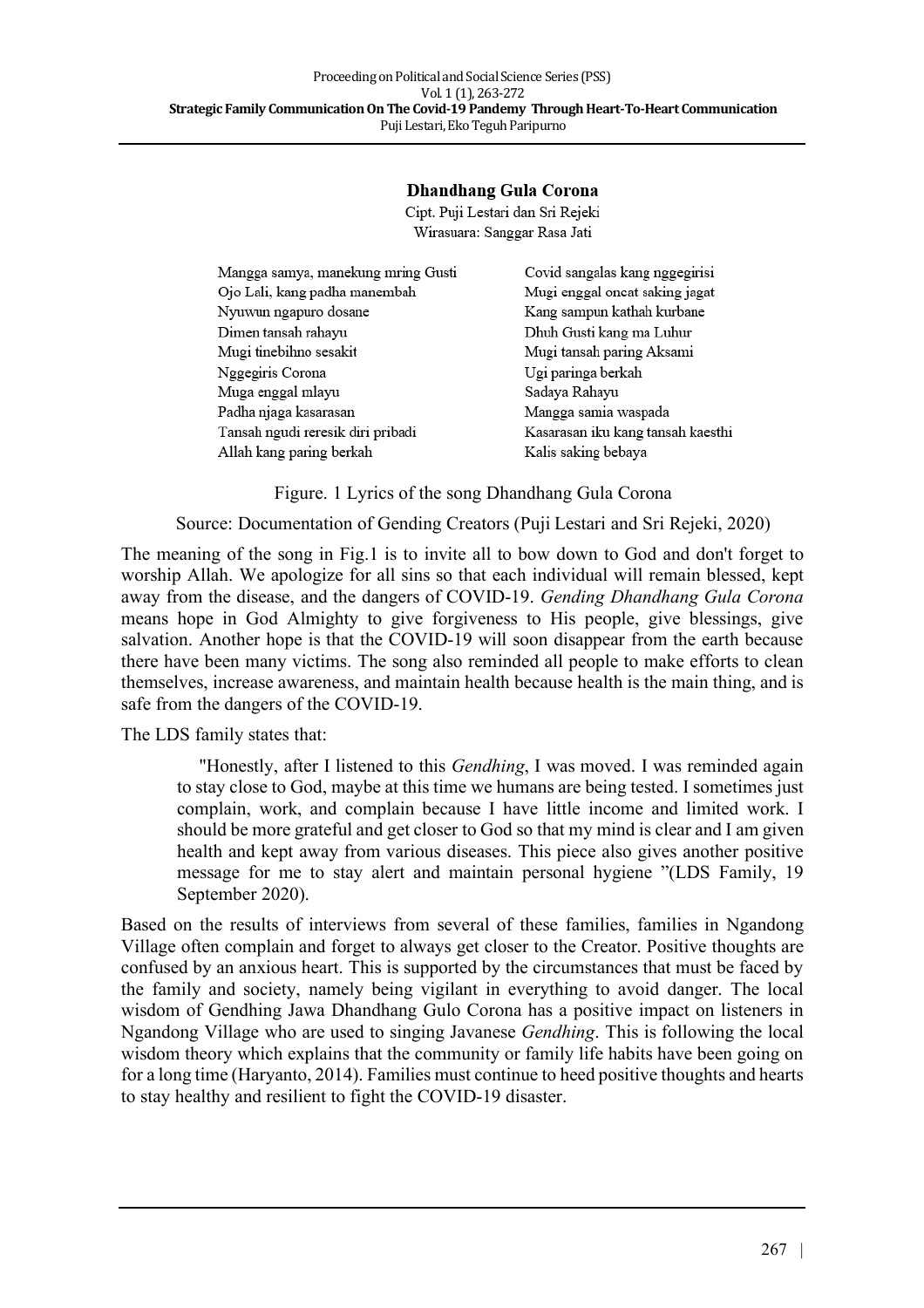#### **IV.1. Heart Communication in Addressing Family Problems due to COVID-19**

One of the results of the Forum Group Discussion (FGD) states that the social impacts that arise are not being able to have direct contact with relatives, friends, relatives, the community, the environment, including to places of worship. The economic impact in the family is felt, namely, the income is reduced even though there are more daily needs that must be fulfilled because it must also support health or immune problems. The psychological impact that is felt in the family is the feeling of anxiety, fear, worry, stress, boredom, and emotions.

Prevention of COVID-19 in the family is made successful by having strategic communication so that it runs smoothly. This is in accordance with the concept of strategic communication, namely all forms of activities designed and delivered to achieve the desired results by making effective interactions and applying all communication elements (Naryoso, 2014). In this case, the elements of communication start from 1) the communicator, namely the composer of the music and the composer of the *Gending*; 2) the message delivered was in the form of *Gending Dhandang Gula Corona*; 3) the channels used in the delivery of messages are *gamelan* and *wirasuara* from Sanggar Rasa Jati; and 4) the recipient of the message is a family in Dusun Bometen, Kelurahan Ngandong, Gantiwarno, Klaten.

In addition, the prevention of COVID-19 by consuming healthy food, self-isolation, and reducing community gatherings (Law, Leung, & Xu, 2020). This is supported by research conducted by Listautin & Nurzia (2020) regarding communication strategies and health cadres services for the prevention of infectious diseases in the tribal community of children in the Batanghari Regency, Jambi Province. The results of this study indicate that there is an effect of communication strategies and health care services on the prevention of infectious diseases in tribal children in Batanghari Regency, Jambi Province. Strategic communication between humans must be planned, organized, and developed so that it becomes higher quality communication. The communication strategy greatly determines the extent to which the community gathers all strengths and resources for communication.

Solutions taken to overcome social impacts in the family include following the protocol from the government to stay at home if there is no urgent need, establishing communication via telephone, or social media such as WhatsApp, Facebook, and Instagram. Spreading positive things on social media carry out this communication, by channeling heart-to-heart communication so that there is a feeling of trust that staying at home is in reducing the spread of COVID-19. Other solutions carried out within the family, among others, are by saving money and making a priority scale in the use of funds. This can be communicated from heart to heart so that all family members can understand and understand for the welfare of the family. The solution in the family is to seek entertainment with various alternative activities such as caring for plants, sports, singing, cooking, making positive messages, and calming the mind by praying and spiritual activities with the family. Heart-to-heart communication made to God gives peace to the minds and hearts of His people.

This study produces a strategic family communication model in responding to COVID-19 through heart-to-heart communication (Fig. 2).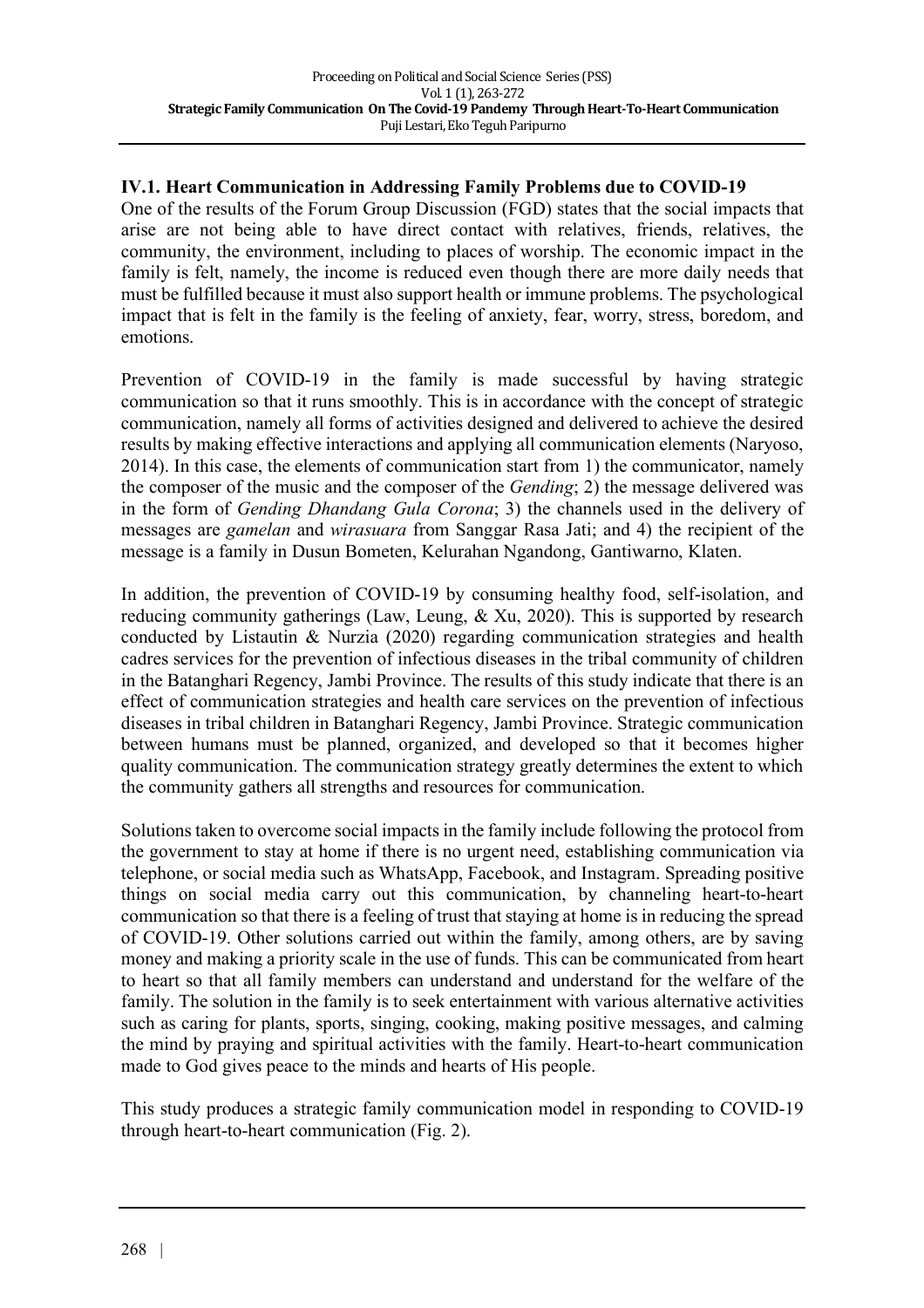

Figure. 2 Family Strategic Communication Models in Responding to COVID-19 through Heart-to-Heart Communication

Source: Researcher's analysis results (2020)

Figure 1 explains that in a COVID-19 disaster situation, an individual's closeness to God also determines the individual's attitude and behavior in dealing with disasters. Survivors who feel panic and anxious, then not accompanied by a belief in God causes people to become weak and helpless in facing various problems related to disaster crises. On the other hand, when an individual is intrapersonal to God, his soul creates a positive aura in the form of strength to face various problems he experiences. The belief that there is always a positive side to all human events results in positive thoughts. Positive thoughts give birth to positive attitudes and behaviors. The stronger the family is united with each other, the more resilient the family is in facing various disasters that occur. Resilience to disasters is fostered by family communication that supports each other in existing circumstances. Families cultivate strong beliefs in the face of the COVID-19 outbreak. Confidence is instilled by developing heart-to-heart communication between families.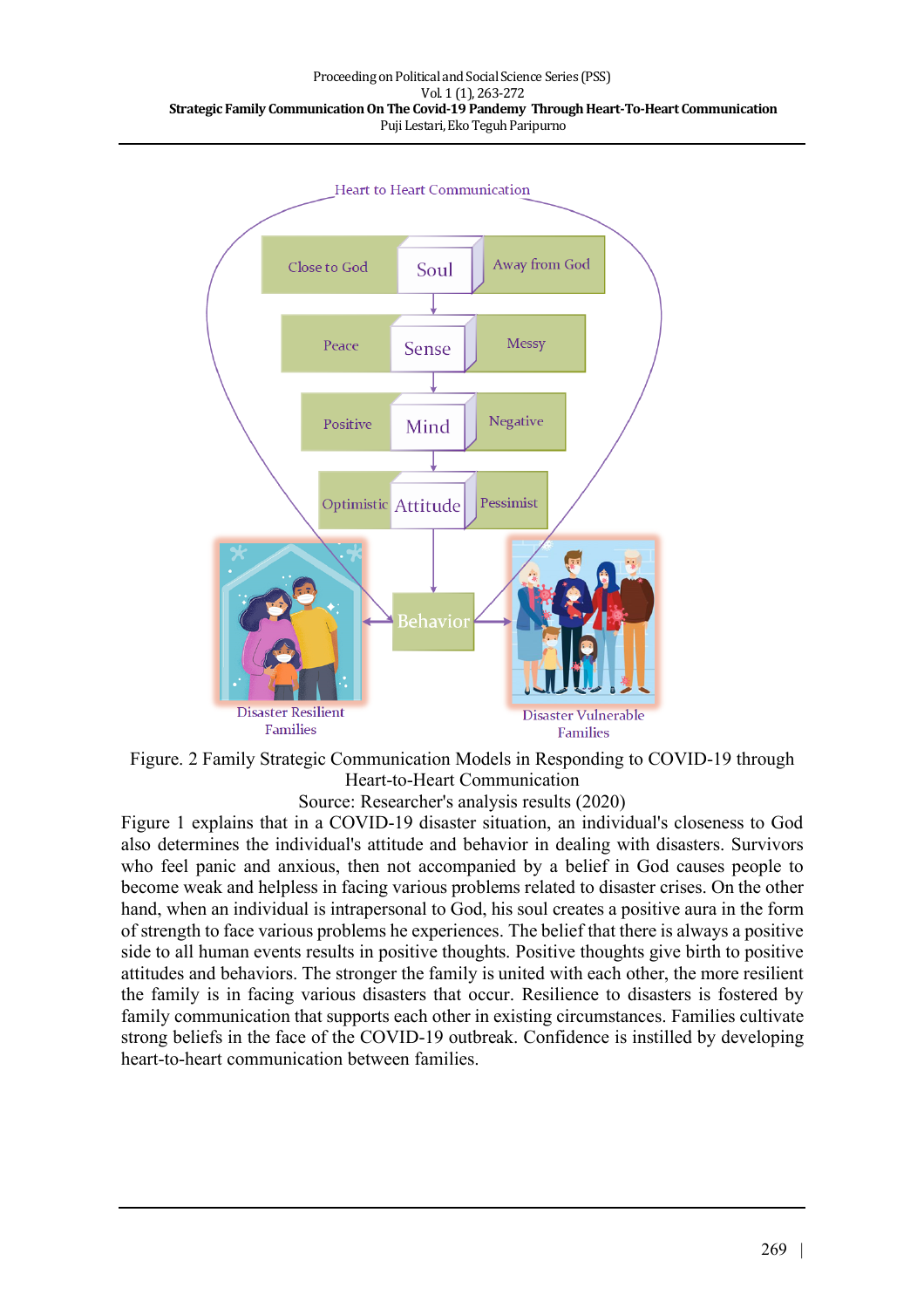### **V. CONCLUSION AND FURTHER RESEARCH**

The family communication strategy in responding to the COVID-19 pandemic can be done by heart-to-heart communication regarding various activities in the family. Heart-to-heart communication can be implemented starting from creating positive thoughts and feelings facing COVID-19. Positive thoughts encourage positive attitudes and behaviors in daily activities at home. Positive attitudes and behaviors can be co-created with mutual support, being guided and monitored by parents. Positive activities and in accordance with government protocols make families ready to be safe and resilient to the COVID-19 disaster. The contribution of this research is in the form of recommendations for strategic family communication models in responding to residents of COVID-19 through heart-toheart communication.

### **REFERENCES**

.

- Ali, U. (2015). Teknik Pengumpulan dan Analisis Data Kualitatif. Diambil 10 Januari 2019, dari http://www.pengertianpakar.com/2015/05/teknik-pengumpulan-dan-analisis-datakualitatif.html
- Bala, M. E., Senduk, J., & Boham, A. (2015). Peran Komunikasi Keluarga dalam Mencegah Perilaku Merokok bagi Remaja di Kelurahan Winangun Kecamatan Malalayang Kota Manado. *Jurnal Acta Diurna*, *IV*(3), 1–11. Diambil dari http://ejournal.unsrat.ac.id/index.php/actadiurna/article/viewFile/7498/7045
- Brown, E. E., Kumar, S., Rajji, T. K., Pollock, B. G., & Mulsant, B. H. (2020). Anticipating and Mitigating the Impact of COVID-19 Pandemic on Alzheimer's Disease and Related Dementias. *The American Journal of Geriatric Psychiatry*, 1–10. https://doi.org/10.1016/j.jagp.2020.04.010

Covid19.go.id. (2020). COVID-19.

- Fajarini, U. (2014). Peranan Kearifan Lokal Dalam Pendidikan Karakter. *SOSIO DIDAKTIKA: Social Science Education Journal*, *1*(2). https://doi.org/10.15408/sd.v1i2.1225
- Hardjana, A. (2017). Komunikasi Strategis: Konsep & Pendekatan. *JURNAL HUMAS INDONESIA*, *1*(2), 1–12. Diambil dari https://jpri.perhumas.or.id/ojs/index.php/jpri/article/view/18
- Haryanto, J. T. (2014). Kearifan Lokal Pendukung Kerukunan Beragama pada Komuntias Tengger Malang Jatim. *Analisa: Journal of Social Science and Religion*, *21*(2), 201–213. https://doi.org/10.18784/analisa.v21i02.15
- Hiroshi, N., Oshitani, H., Kobayashi, T., Saito, T., Sunagawa, T., Matsui, T., … Suzuki, M. (2020). Closed environments facilitate the secondary transmission of coronavirus disease 2019 (COVID-19). *medRxiv*, 1–5. https://doi.org/https://doi.org/10.1101/2020.02.28.20029272
- Kaddi, S. M., Lestari, P., & Adrian, D. (2020). Komunikasi Keluarga Dalam Pencegahan Coronavirus Disease 2019. *Jurnal Ilmu Komunikasi*, *18*(1), 63–74. https://doi.org/10.31315/jik.v18i1.3701
- Law, S., Leung, A. W., & Xu, C. (2020). Severe Acute Respiratory Syndrome (SARS) and Coronavirus disease-2019 (COVID-19): From Causes to Preventions in Hong Kong.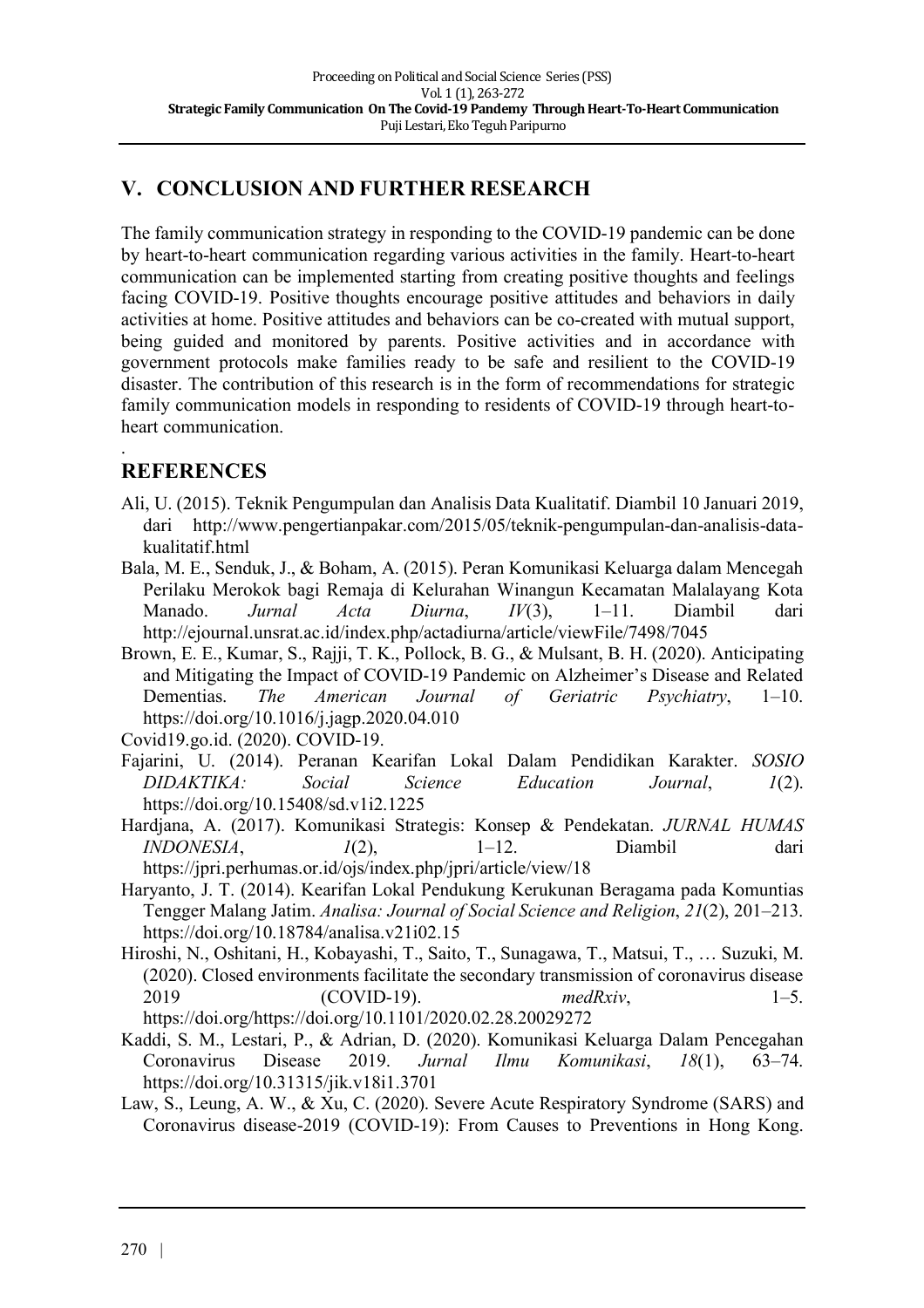*International Journal of Infectious Diseases*, *94*, 156–163. https://doi.org/10.1016/j.ijid.2020.03.059

- Lestari, P., Paripurno, E. T., Wijoyono, E., Suntoro, I., & Brata, G. K. (2014). Communication Model for Disaster Risk Reduction with SMS Gateway and SOP for Early Warning Communications of Mount Sinabung in Indonesia. In *The 5th International Conference on Sustainable Future Sustain for Human Security* (hal. 172– 183). diambil dari http://sustain-conference.com/files/procs/Proceeding SustaiN 2014.pdf
- Lestari, Puji., DN, RR Susilastuti., Hendariningrum, R. (2009). Manajemen Konflik Berbasis Budaya Lokal Sebagai Upaya Meningkatkan Jati Diri Bangsa Indonesia. *Journal Ikatan Sarjana Komunikasi Indonesia*, *I*(1), 73–96. Diambil dari http://eprints.upnyk.ac.id/14663/
- Lestari, P., Kertamukti, R., & Ruliana, P. (2019). Use of Local Wisdom (Purpusage) through Heart-to-Heart Communication in Settling of Social Conflicts in Karo, North Sumatra Indonesia. *Jurnal Komunikasi: Malaysian Journal of Communication*, *35*(3), 163–181. https://doi.org/doi.org/10.17576/JKMJC-2019-3503-10
- Lestari, P., & Paripurno, E. T. (2015). LOCAL WISDOM AS ALTERNATIVE OF DISASTER COMMUNICATION MANAGEMENT IN MOUNT SINABUNG, KARO REGENCY, NORTH SUMATERA, INDONESIA. *The Indonesian Journal of Communication Studies (IJCS)*, *08*(1), 128–142. diambil dari http://jurnal.upnyk.ac.id/index.php/ijcs/article/view/2976
- Lestari, P., & Sularso. (2020). The COVID-19 impact crisis communication model using gending Jawa local wisdom. *International Journal of Communication and Society*, *2*(1), 47–57. https://doi.org/doi.org/10.31763/ijcs.v2i1.150
- Listautin, L., & Nurzia, N. (2020). Strategi Komunikasi dan Pelayanan Kader Kesehatan terhadap Pencegahan Penyakit Menular pada Komunitas Suku Anak dalam di Kabupaten Batanghari Provinsi Jambi. *Jurnal Ilmiah Universitas Batanghari Jambi*, *20*(1), 21–25. https://doi.org/10.33087/jiubj.v20i1.795
- Naryoso, A. (2014). Model Komunikasi Strategis untuk Mengatasi Teror HIV pada Kelompok Pekerja Seks Komersial (PSK) Bandungan. *Ragam*, *14*(3), 185–202. Diambil dari https://jurnal.polines.ac.id/index.php/ragam/article/view/510
- Nurhajati, L., & Wardyaningrum, D. (2014). Komunikasi Keluarga dalam Pengambilan Keputusan Perkawinan di Usia Remaja. *Jurnal AL-AZHAR Indoensia Seri Pranata Sosial*, *1*(4), 236–248. https://doi.org/10.1109/ROBOT.1997.620145
- Putri, R. A., & Rosilawati, Y. (2020). Komunikasi Strategis Pemerintah Kota Yogyakarta dalam Mensosialisasikan Kawasan Pedestrian di Malioboro. *Jurnal Audiens*, *1*(1), 88– 99. https://doi.org/10.18196/ja.11011
- Santi, M. R., Koagouw, F., & Mingkid, E. (2015). Pola komunikasi anak-anak delinkuen pada keluarga broken home di Kelurahan Karombasan Selatan Kecamatan Wanea Kota Manado. *"Acta Diurna," IV*(4).
- Sofian, F. A. (2014). Makna Komunikasi Keluarga Bagi Wanita Karier: Studi Fenomenologi Mengenai Makna Komunikasi Keluarga Bagi Wanita Karier di Kota Bandung. *Humaniora*, *5*(1), 468–482. https://doi.org/10.21512/humaniora.v5i1.3054